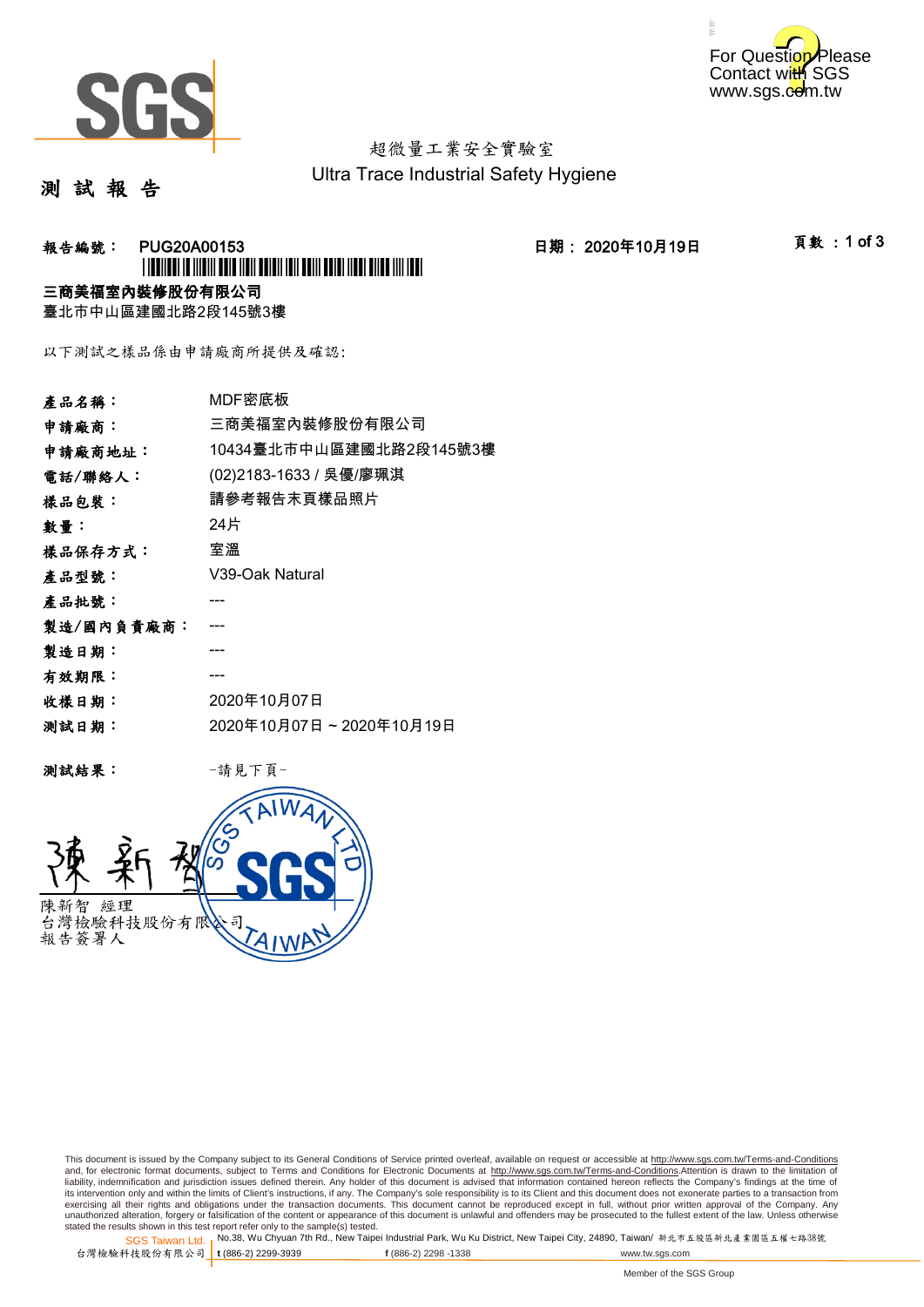

超微量工業安全實驗室 Ultra Trace Industrial Safety Hygiene

測 試 報 告

## **報告編號: PUG20A00153 日期: 2020年10月19日** 頁數 :2 of 3 \*PUBLICAN IN IIIBIII AAIA IIBII AAIAII IBII AAIII AAIAI IIBAI AIIBA IIII IBA

#### 三商美福室內裝修股份有限公司

臺北市中山區建國北路2段145號3樓

#### 測試結果:

| 测試項目        | CAS NO.       | 測試方法                                                   | 測試<br>結果 | 定量/偵測<br>極限 | 單位   |
|-------------|---------------|--------------------------------------------------------|----------|-------------|------|
| 甲醛釋出量       | ---           | ---                                                    |          | ---         | --   |
| ┃甲醛釋出量-平均值  | $50 - 00 - 0$ | 本測試參考國家標準106.10.02公布建議檢驗方 <br>│法-CNS9909裝修用集成材中甲醛釋出量,以 | 0.195    | 0.0290      | mg/L |
| ┃甲醛釋出量-最大值′ | $50-00-0$     | ┃分光光度計(UV/VIS)檢測。                                      | 0.195    | 0.0290      | mg/L |

備註:

1.測試報告僅就委託者之委託事項提供測試結果,不對產品合法性做判斷。

2. 本測試報告之所有檢驗內容,均依委託事項執行檢驗,如有不實,願意承擔完全責任。

3. 本報告不得分離,分離使用無效。

4.若該測試項目屬於定量分析則以「定量極限」表示;若該測試項目屬於定性分析則以「偵測極限」表示。

5.低於定量極限/偵測極限之測定值以「N.D.」或「 陰性」表示。微生物測試低於定量極限以「<定量極限值」表示。

| 6. 甲醛釋出量: | 記號       | 甲醛釋出量平均值 | 甲醛釋出量最大值 |  |  |
|-----------|----------|----------|----------|--|--|
|           |          | $0.3$ 以下 | $0.4$ 以下 |  |  |
|           | ⊢ າ      | $0.5$ 以下 | $0.7$ 以下 |  |  |
|           | $\Omega$ | $1.5$ 以下 | $2.1$ 以下 |  |  |

- END -

This document is issued by the Company subject to its General Conditions of Service printed overleaf, available on request or accessible at http://www.sgs.com.tw/Terms-and-Conditions and, for electronic format documents, subject to Terms and Conditions for Electronic Documents at http://www.sgs.com.tw/Terms-and-Conditions.Attention is drawn to the limitation of liability, indemnification and jurisdiction issues defined therein. Any holder of this document is advised that information contained hereon reflects the Company's findings at the time of<br>its intervention only and within t exercising all their rights and obligations under the transaction documents. This document cannot be reproduced except in full, without prior written approval of the Company. Any<br>unauthorized alteration, forgery or falsifi

SGS Taiwan Ltd. 1 stated the results shown in this test report refer only to the sample(s) tested.<br>Stated the results shown in this test report refer only to the sample(s) tested.